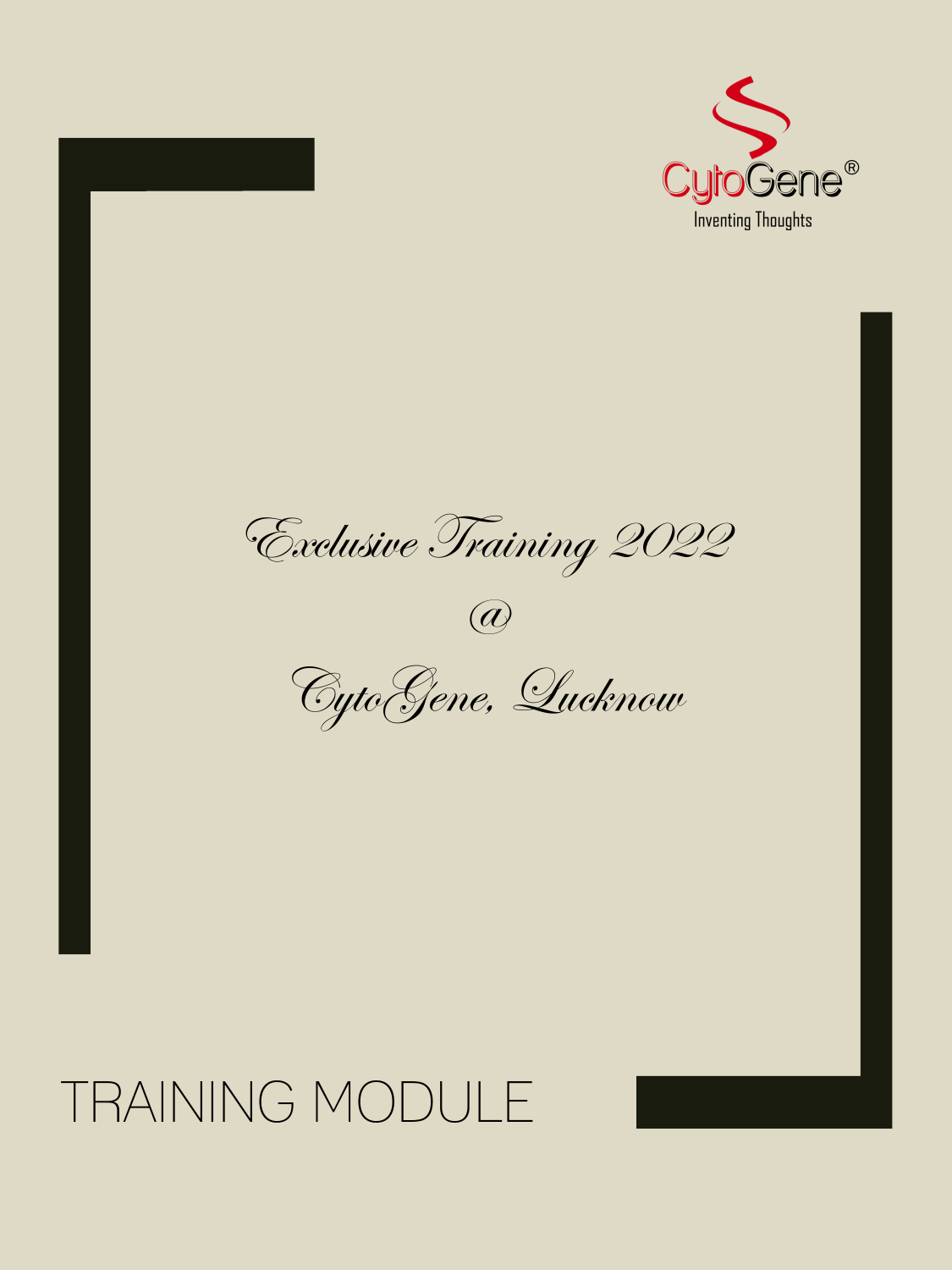## CYTOGENE RESEARCH & DEVELOPMENT LUCKNOW

#### Registered by -

Ministry of corporate affairs, Government of India under section 12(1) of LLP Act 2008

#### Certified by –

ISO 9001:2015 ISO 14001:2015 ISO 45001:2018

#### Member of –

IIA (Indian Industries Association) CII (Confederation of Indian Industries)

#### Facilities provided –

Contract Research Services

Testing and Analysis of Samples &

Formulations

Training Services / FDP

Workshop (Indoor & Outdoor)

#### Achievements -

- 10+ Years of Experience
- 65+ Workshops
- 70+ Publications
- 50+ Sequence in NCBI
- 180+ Associated Institutions
- 3500+ Trainees Undergone
- 1 International Conference

#### General Information

*Details for Recommendation Letter / Training Letter*

*To,*

*The Director CytoGene Research & Development Lucknow - 226021*

#### *Registration Process (Online)*

- **❖** Visit to www.cytogene.in
- v *Open "Training Registration form" in "Training" section*
- v *Fill the form carefully and submite*
- v *Pay Rs. 500/- (payment details is available in "Mode of Payment")*
- v *Confirmation letter will be sent by email within 24 hr.*

#### *Document Required at the time of Joining*

- v *Recommendation Letter*
- v *Students personal ID*
- v *2 Photographs*
- v *Training Fee*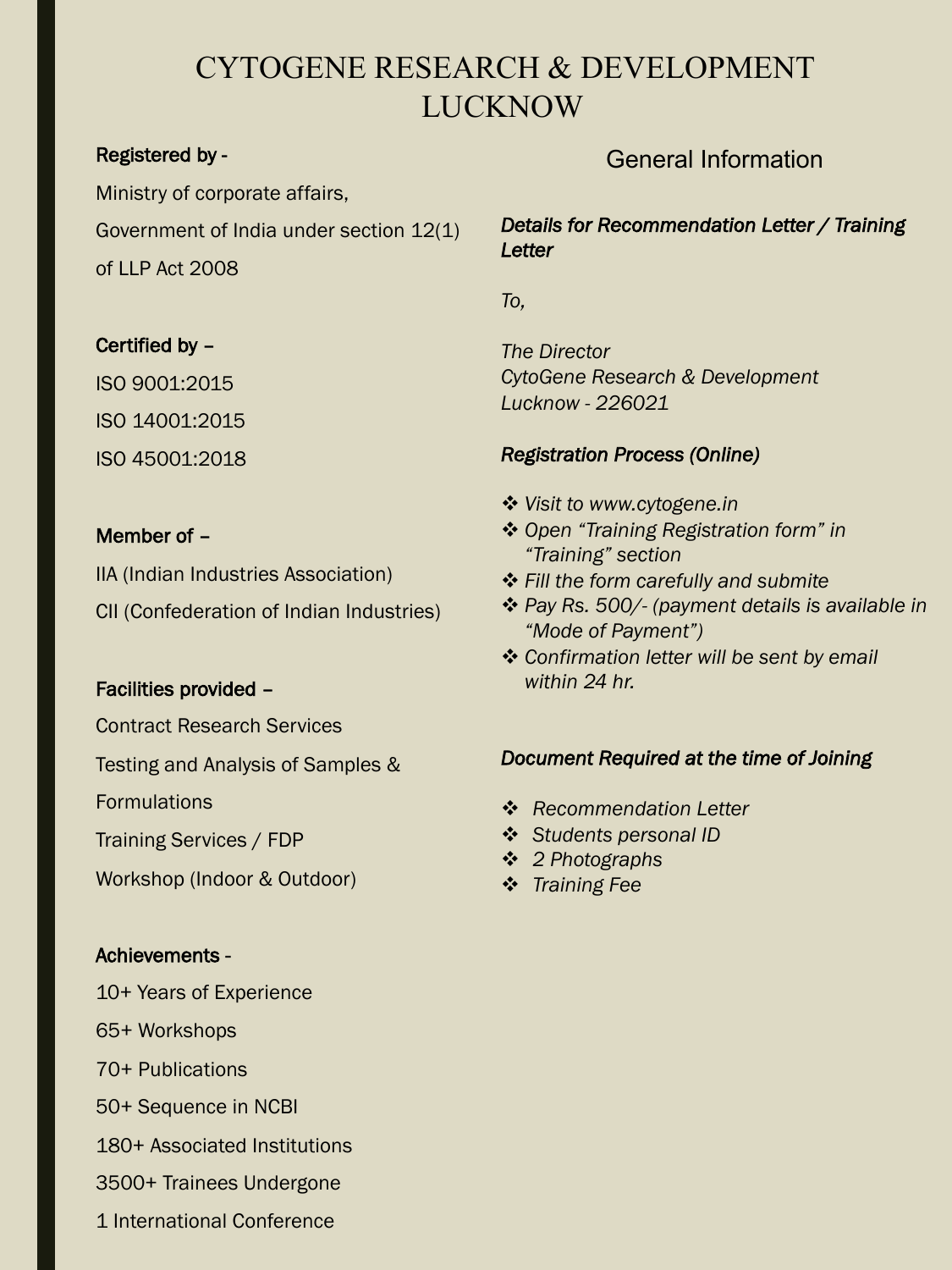## 30 DAYS TRAINING MODULES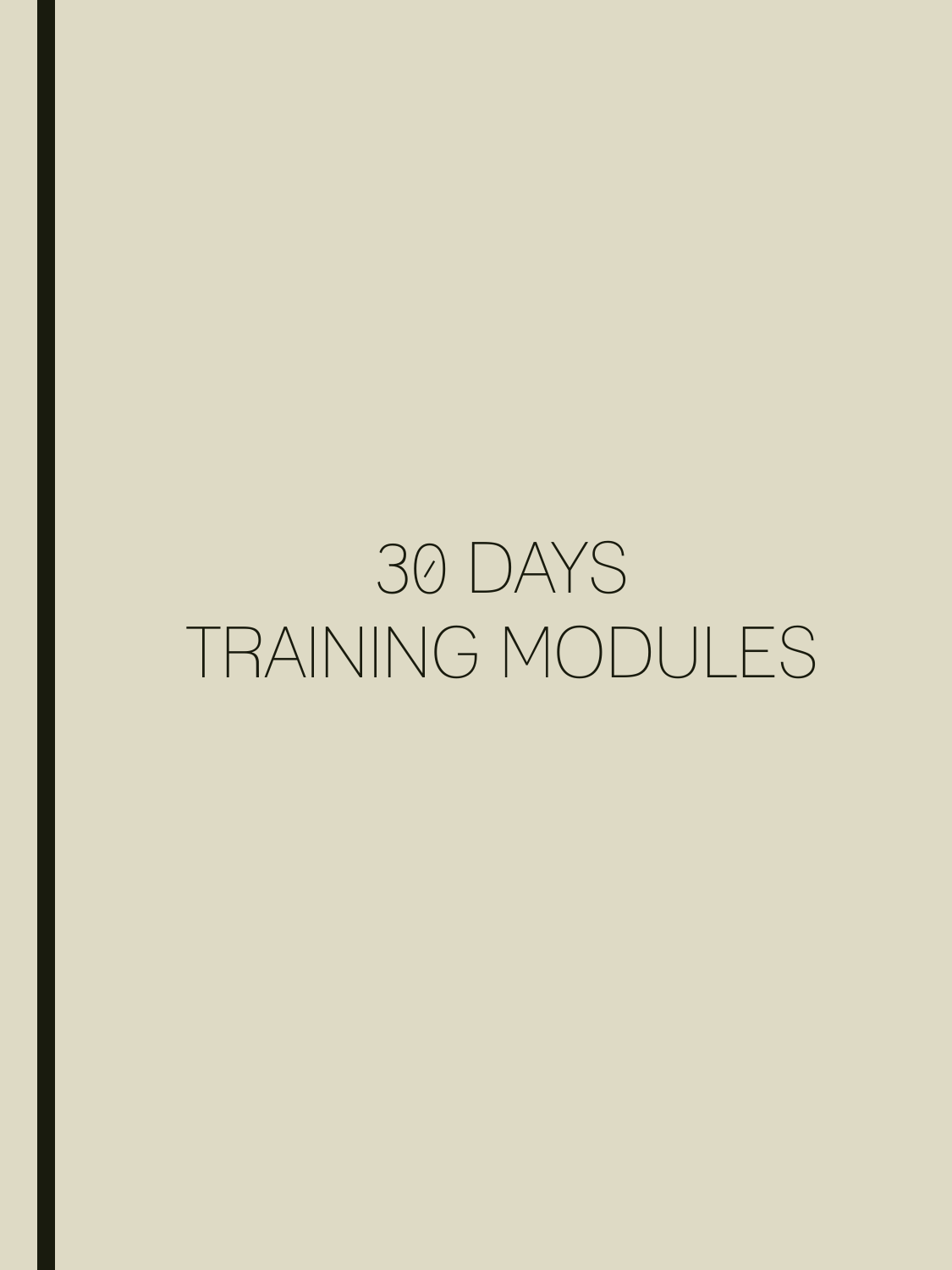## *Advance Biotechnology (ABT)*

- q *Good laboratory practices*
- q *Demonstration of all Instruments*
- q *Chemical calculation & Reagent Preparation*

#### *Microbiology*

- q *Media Preparation*
- q *Sterilization*
- q *Serial Dilution*
- q *Pour Plate Method*
- □ *Spread Plate Method*
- **Q** Streak Plate Method
- q *Culture Broth Preparation*
- q *Growth Kinetics of Microbes (Grams staining, Acid Fast staining & Endospore staining)*
- q *Casein Hydrolysis Test*
- q *Antibiotic sensitivity test*

#### *Molecular Biology*

- □ *DNA isolation from bacteria*
- q *Plasmid DNA isolation & Electrophoresis*
- q *DNA isolation from plant leaves & Electrophoresis*
- q *RNA isolation from plant leaves*
- q *Formaldehyde Gel Electrophoresis*
- q *Quantification of genomic DNA &RNA*
- q *PCR Amplification & its Electrophoresis*
- q *Multiplex PCR & its Electrophoresis*

#### *Biochemistry*

- □ *Isolation of Protein from different sources.*
- q *Protein estimation by Lowry's Method*
- q *Separation of amino acids by Thin Layer Chromatography.*
- q *Separation of compounds by Paper Chromatography.*
- q *Purification by Column Chromatography.*
- q *Estimation of Sugar by DNS Assay.*
- □ *Estimation of Cholesterol.*
- □ *Estimation of Amino Acid.*

#### *Enzyme & Fermentation Technology*

- q *Media Preparation and sterilization*
- **□** Screening of enzyme producing bacteria
- q *Enzyme production from submerged fermentation*
- q *Enzyme production from plant tissue*
- $\Box$  *Precipitation of enzyme*
- □ *Estimation by Bradford's method*
- q *Enzyme Kinetics*
- q *Sodium Dodecyl Sulphate-Polyacrylamide Gel Electrophoresis.*

#### *Recombinant DNA Technology*

- □ Sequence retrieval
- **Q** *Primer designing*
- q *L.B. Broth preparation & Sterilization*
- q *Culturing & multiplication*
- q *Plasmid DNA Isolation*
- q *Electrophoresis*
- q *PCR*
- **Q** *Restriction digestion*
- q *Ligation and Competent cell preparation*
- □ *Transformation and Screening of transformants*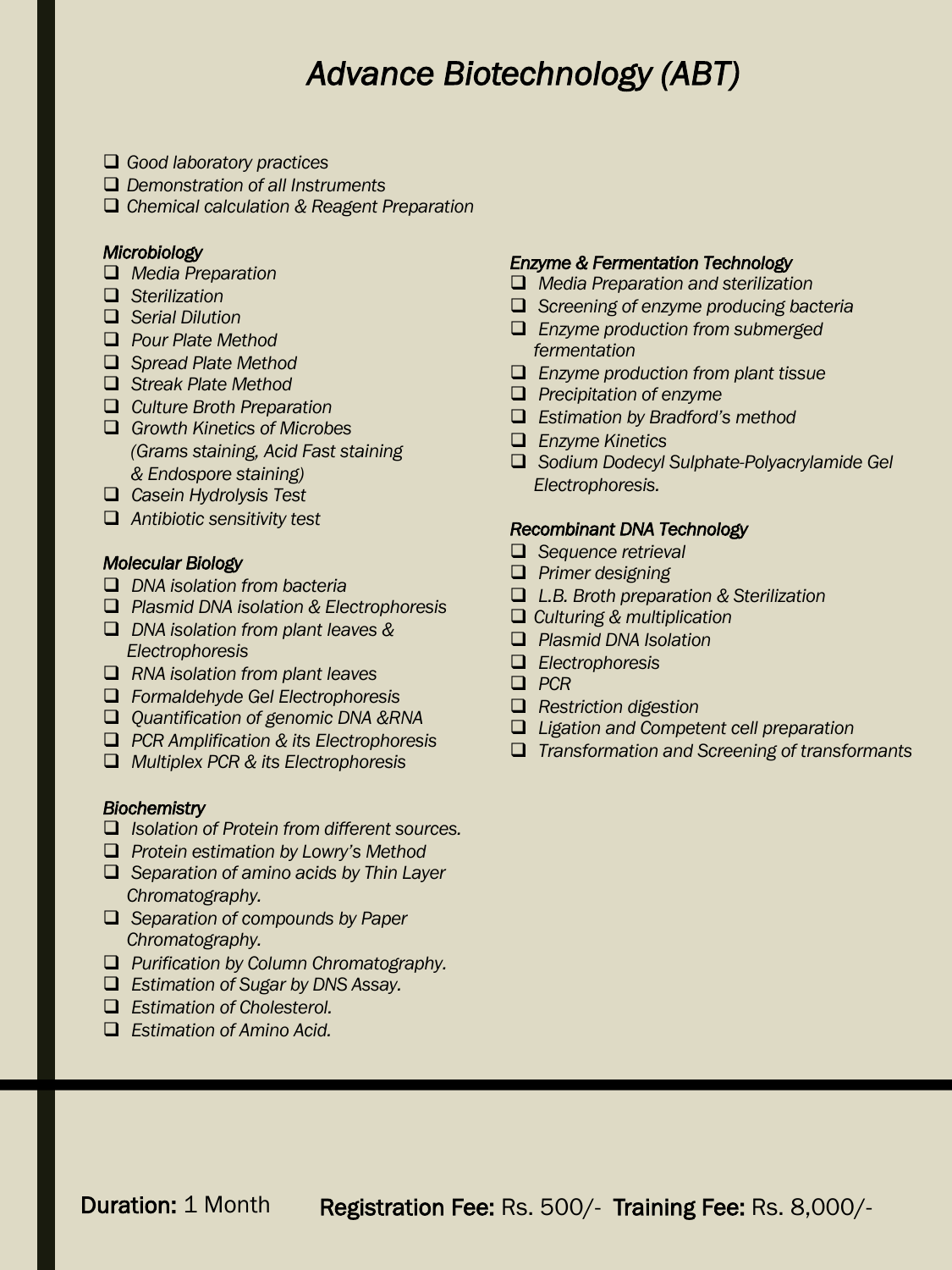## *Advance Microbiology (MCR)*

- q *Good laboratory practices*
- □ *Demonstration of all Instruments*
- □ Chemical calculation & Reagent Preparation

#### *General Microbiology*

- q *Media Preparation & Sterilization*
- q *Pour Plate Method*
- q *Serial Dilution*
- □ Spread & Streak Plate Method
- □ Culture Broth Preparation & Growth Kinetics of Microbes
- q *Total Plate Count*
- **□** Grams staining
- □ Acid Fast staining
- □ *Endospore staining*
- **□ Capsule staining**

#### *Biochemical Test*

- q *Indole Test*
- q *Methyl Red Test*
- q *Voges Proskauer Test*
- q *Citrate utilization Test*
- q *Catalase Test*
- □ *Oxidase Test*
- q *Urease Test*
- q *Nitrate Reduction Test*

#### *Plant Growth Promoting Test*

- □ *Siderophore Production Test*
- q *Ammonia Production Test*
- □ *IAA Production Test*
- □ *Characterization by UV Spectra*

#### *Microbial Activity*

- q *Antibiotic sensitivity test*
- q *Antifungal Test*
- □ *Minimum Inhibitory concentration (MIC)*
- □ *Minimum Bactericidal concentration (MBC)*
- **□ Minimum Fungicidal Test (MFC)**
- □ Antagonistic Activity

Duration: 1 Month Registration Fee: Rs. 500/- Training Fee: Rs. 7,500/-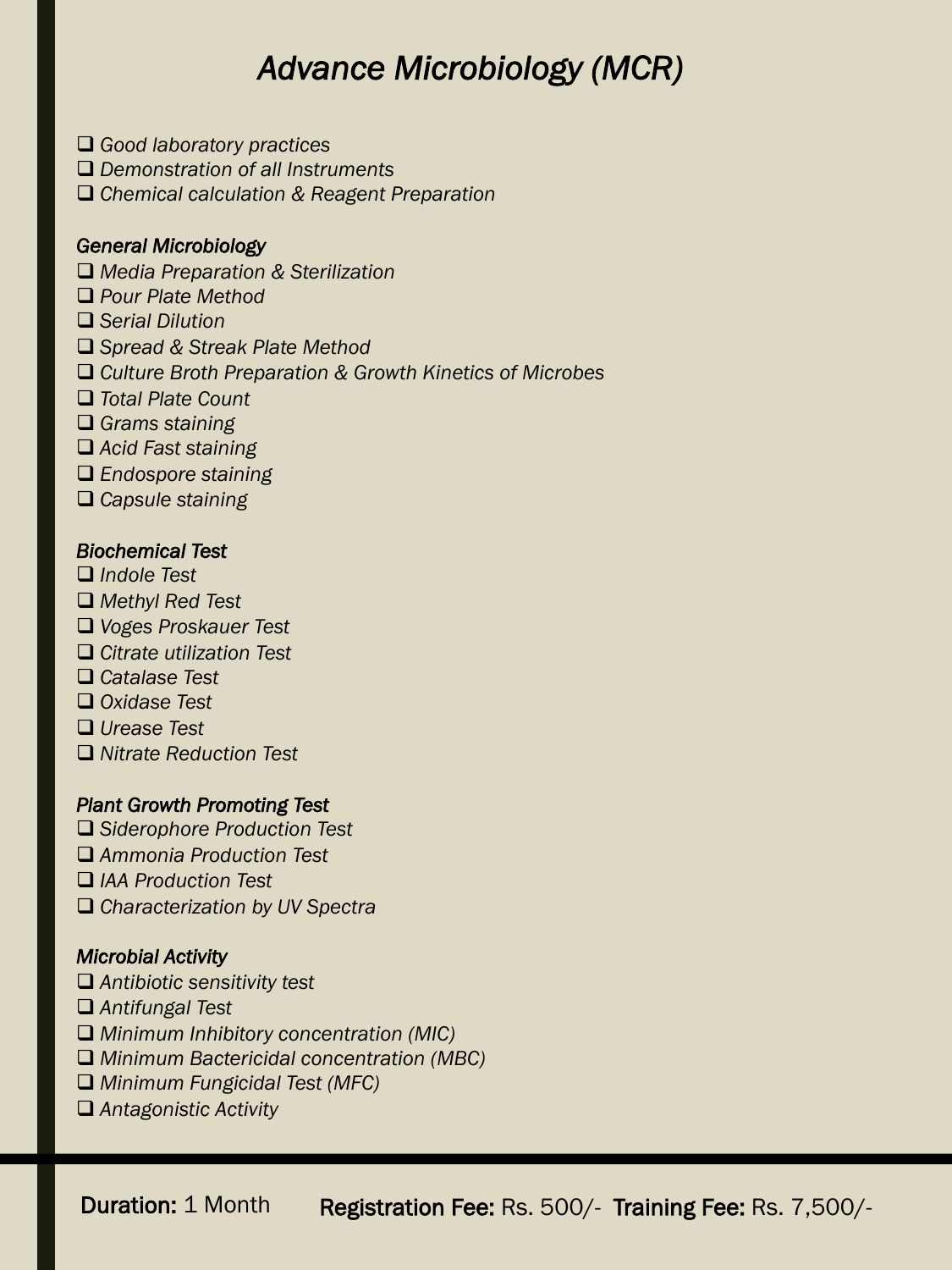## *Advance Biochemistry (BCH)*

- q *Good laboratory practices*
- q *Demonstration of all Instruments*
- □ Chemical calculation & Reagent Preparation

#### *Extractions and Purifications*

- □ *Protein Extraction*
- □ Partial purification by Column Chromatography
- q *DNA Extraction*
- q *Agarose Gel Electrophoresis*
- □ *Extraction of RNA*
- q *Formaldehyde Gel Electrophoresis.*
- q *Extraction of Fat*
- □ *Extraction of Carbohydrate*
- q *Extraction Soxhlet method*

#### *Estimations/Quantifications*

- □ Protein Estimation by Lowery Method
- q *Protein Estimation by Bradford Method*
- □ Carbohydrate Estimate by DNS/Anthron Method
- q *Fat Estimation by Soxhlet Apparatus*
- q *Estimation of Nucleotide by UV – Vis Spectrophotometer*
- □ *Estimation of Cholesterol*
- q *Separation of amino acids by Thin Layer Chromatography*
- □ Separation of compounds by Paper Chromatography

#### *Phytochemical Activity*

- q *Glycoside Test*
- q *Alkaloid Test*
- q *Terpenoids Test*
- q *Saponin Test*
- q *Phenol Test*
- q *polyphenol Test*
- q *steroids Test*

#### *SDS PAGE & Blotting*

- q *Set up of SDS PAGE Staining, de-staining & Analysis*
- □ Set up of Native PAGE Staining, de-staining & Analysis
- q *Set up of Western Blotting & Transfer*
- □ Application of primary and secondary antibody & Analysis of Results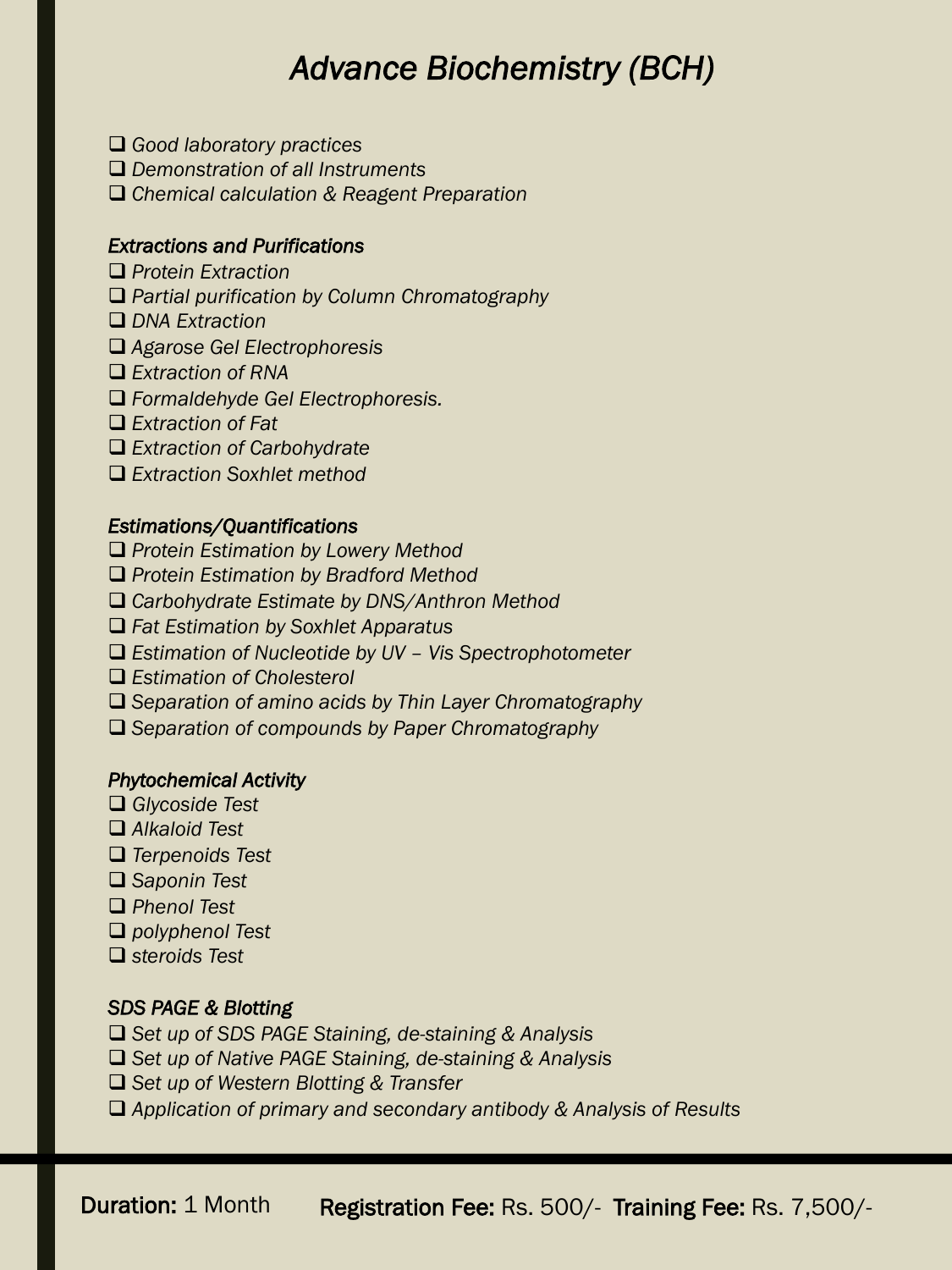## *Advance Molecular Biology (MOL)*

- q *Good laboratory practices*
- □ *Demonstration of all Instruments*
- □ Chemical calculation & Reagent Preparation

#### *Extractions and Purifications*

- □ *DNA isolation from bacteria*
- q *Agarose Gel Electrophoresis*
- q *Plasmid DNA isolation & Electrophoresis*
- □ *DNA isolation from plant leaves & Electrophoresis*
- q *Estimation of Nucleotide by UV – Vis Spectrophotometer*
- □ RNA *Isolation from Plant*
- q *Formaldehyde Gel Electrophoresis*

#### *Amplification of Gene by PCR*

- □ Selection of Gene of Interest
- **□ Primer Designing**
- **□ Preparation of Master mix**
- q *Amplification of Target Gene by PCR*
- q *Setup of Multiplex PCR*
- q *Analysis of Multiplex PCR on Agarose Gel Electrophoresis*

#### *Molecular Identification of Species*

- □ Genomic DNA *Isolation (Bacteria)*
- q *Agarose Gel Electrophoresis*
- q *PCR Amplification using Universal Primer*
- □ *DNA Sequencing (Theory only)*
- □ *Bioinformatic Analysis.*
- □ Conversion of raw data to sequence form by bio edit
- **□ Combining of forward sequence with reverse sequence**
- **□ Blast & Phylogenetic Analysis of 16S/18S rRNA Sequence**

#### *Application of Molecular Marker*

- □ Genomic DNA Isolation from Blood
- q *Agarose Gel Electrophoresis*
- q *PCR Amplification using RAPD Primers*
- □ RAPD Analysis by software
- □ Restriction Digestion for RFLP and Agarose Gel Electrophoresis
- □ Result Interpretation of RFLP and their Application

Duration: 1 Month Registration Fee: Rs. 500/- Training Fee: Rs. 8,000/-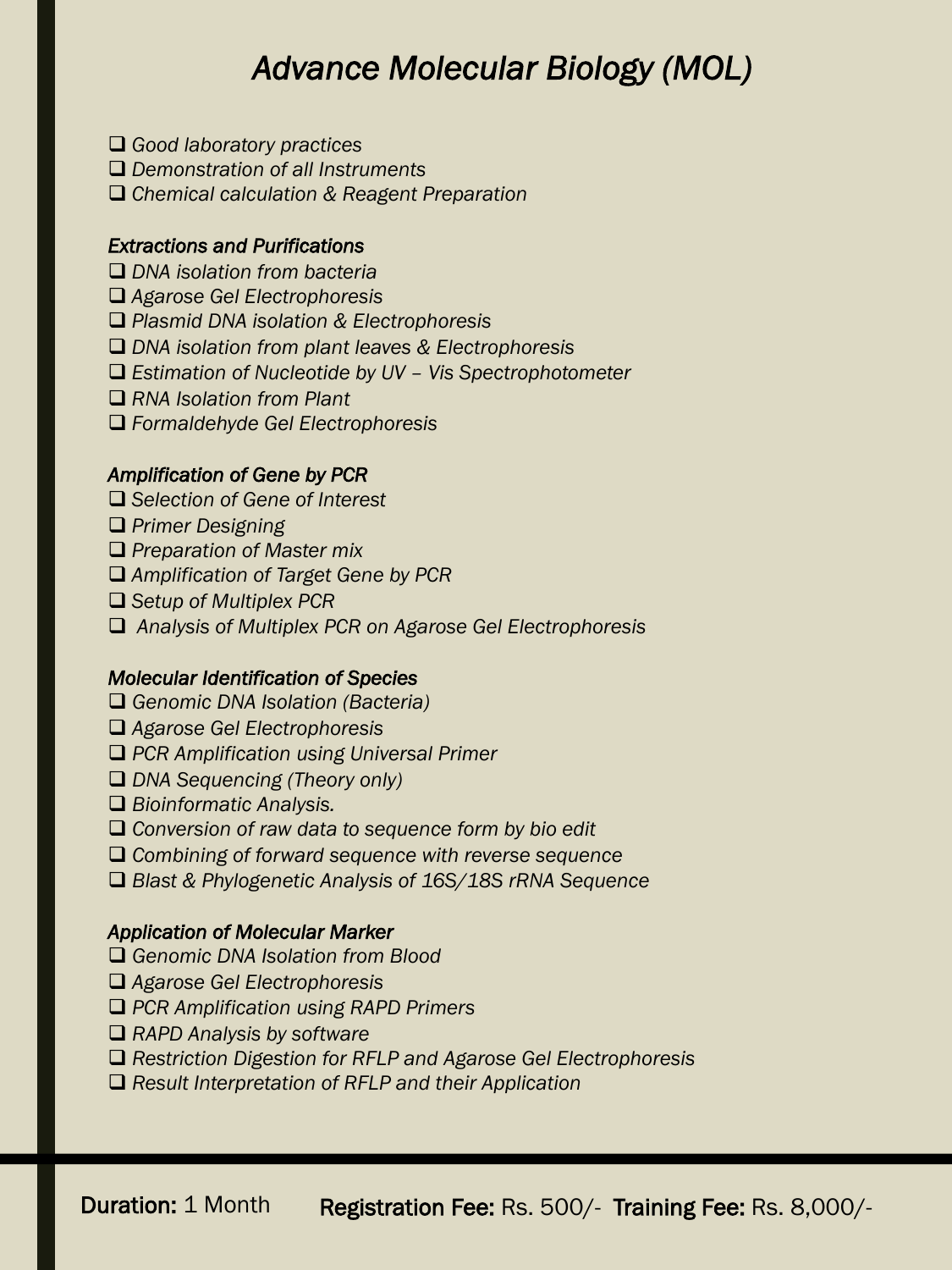## *Recombinant DNA Technology (RDT)*

- q *Good laboratory practices*
- □ *Demonstration of all Instruments*
- □ Chemical calculation & Reagent Preparation

#### *General Bioinformatics*

- **□** Selection Selection of gene from database
- **□** Selection of Vector
- q *Primer Designing of Gene of Interest*

#### *Gene Cloning by traditional Method*

- □ Genomic DNA *Isolation*
- q *Agarose Gel electrophoresis*
- q *Quantification by UV- Vis Spectrophotometer*
- q *PCR Amplification of Gene of Interest*
- q *Restriction Digestion*
- □ *Ligation*
- **□** Preparation of competent cells
- q *Transformation by Heat shock method*
- □ Screening by Antibiotic Resistant gene

#### *Gene cloning by CRISPR*

- **□** Selection of gene from database
- □ *Designing of spacer sequence by E-CRISPR tool*
- □ Construction of crRNA-Cas9 plasmid (Digestion)
- □ *Construction of crRNA-Cas9 plasmid (Ligation)*
- q *Preparation of competent cells of E. coli DH5-α*
- q *Transformation of E. coli DH5-α*
- **□** Screening of Transformants
- q *Plasmid DNA Isolation from E.coli DH5 Alpha*
- □ Agarose Gel Electrophoresis of Isolated plasmid
- **□ Competent Cell preparation**
- q Transformation of *S. Cerevisiae* with crRNA-Cas9 Plasmid
- $\square$  Screening on media for selection of Transformants
- □ Genomic DNA isolation from positive clones
- □ *Interpretation of gene deletion by PCR amplification*
- q *Observation of result on Agarose Gel*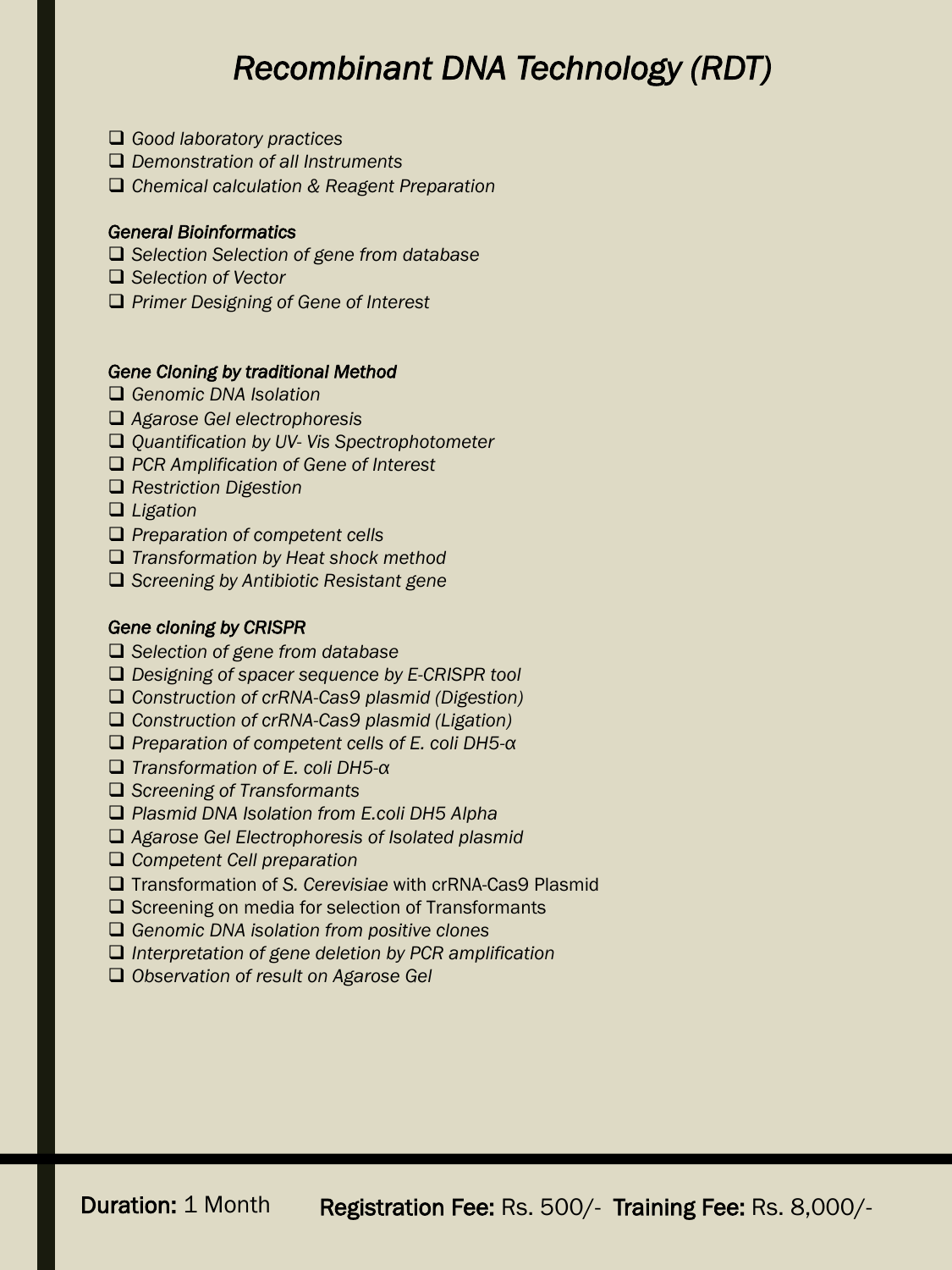## *Food Analysis & Quality Control (FQC)*

- q *Good laboratory practices*
- q *Demonstration of all Instruments*
- **□** Chemical calculation & Reagent Preparation

#### *Proximate Analysis*

- □ *Moisture Content*
- □ Fat Content determination (Soxhlet method)
- q *Carbohydrate (Anthrone method)*
- □ *Mineral*
- q *Protein by Khjeldahl Method*
- □ *Sugar*
- $\Box$  *pH*
- q *Salt*
- □ *Dietary Fiber*
- q *Cholesterol*
- □ *Calcium*

#### *Food Microbiology*

- q *Total Aerobic Plate Count*
- □ Anaerobic Mesophilic Count
- q *Total Coliform Bacteria (Thermotolerant)*
- q *Total Yeast and Mould Count*
- q *E. coli O157:H7 (Presence / Absence)*
- q *Enterobacteriaceae*
- q *Fungal Population (Yeast & Mold)*
- q *Lactobacillus species Count*

#### *Detection of Adulterations*

- □ *Adulteration of Urea in dairy products*
- q *Test for chicory in coffee (Selinwanoff test)*
- □ *Test for lie tea*
- q *Test for artificial coloration of tea*
- □ *Adulteration in Wheat Flour (Vogel's Method)*
- q *Test for presence of Galbnum in Asafoetida*
- q *Test for presence of Foreign Resins in Asafoetida*
- q *Test of presence of Salicylic acid (Ferric Chloride Test) in Jam /Jellies*
- q *Saccharin (Resorcinol Sulphuric acid test) in Jam /Jellies*

#### *Detection of Toxins*

- q *Extraction of Toxin from food sample*
- $\Box$  Purification through Column Chromatography (Silica Gel H)
- q *Detection of toxin by TLC*
- q *Detection of toxin by ELISA*
- q *Quantitative analysis by UV-Vis Spectrophotometer*

Duration: 1 Month Registration Fee: Rs. 500/- Training Fee: Rs. 7,500/-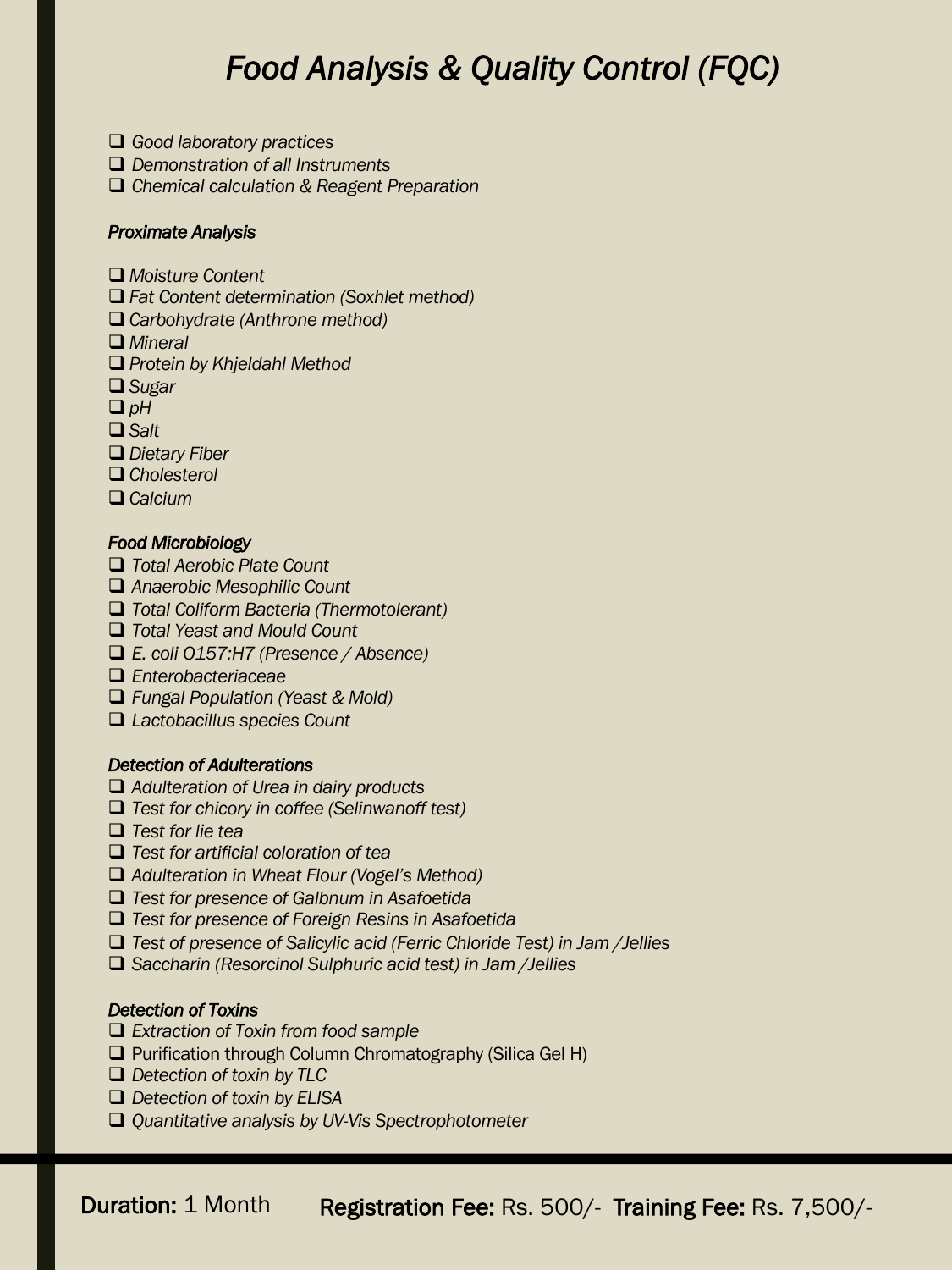## *Advance Immunology (IMM)*

- q *Good laboratory practices*
- q *Demonstration of all Instruments*
- **□** Chemical calculation & Reagent Preparation

#### *Basic Immunology*

- q *Microscopic study & Identification of blood cells*
- □ *Blood cell count using heamocytometer*
- q *Determination of blood group & Rh typing*
- q *Ouchterlony Double Diffusion*
- q *Single Radial immune Diffusion*
- q *Immuno electrophoresis*
- q *Rocket Immuno Electrophoresis*
- q *Antigen antibody Immobilisation*
- q *Dot blot*

#### *Pathological test*

- q *Widal Test*
- q *Rapid plasma regain test – RPR test (VDRL test)*
- q *Cholesterol estimation*
- q *Total protein estimation*
- □ *Glucose level test of blood*
- □ *Albumin level test of blood*
- □ *Uric acid test of blood*
- q *Amylase test for serum*
- q *Alkaline phosphatase test*
- q *Creatinine test*

#### *ELISA Assay*

- □ Antibody coating
- □ *Capture of Protein and Detection of antibody*
- □ *Addition of substrate*
- q *Direct ELISA*
- q *Indirect ELISA*
- q *Sandwich ELISA*

#### *Molecular Diagnosis*

- q *Isolation of DNA from patients Blood*
- q *Agarose Gel Electrophoresis*
- q *Quantitative analysis of DNA*
- q *Restriction Digestion*
- q *PCR Amplification of targeted Gene*
- q *RFLP Analysis to diagnose the disease*

Duration: 1 Month Registration Fee: Rs. 500/- Training Fee: Rs. 7,500/-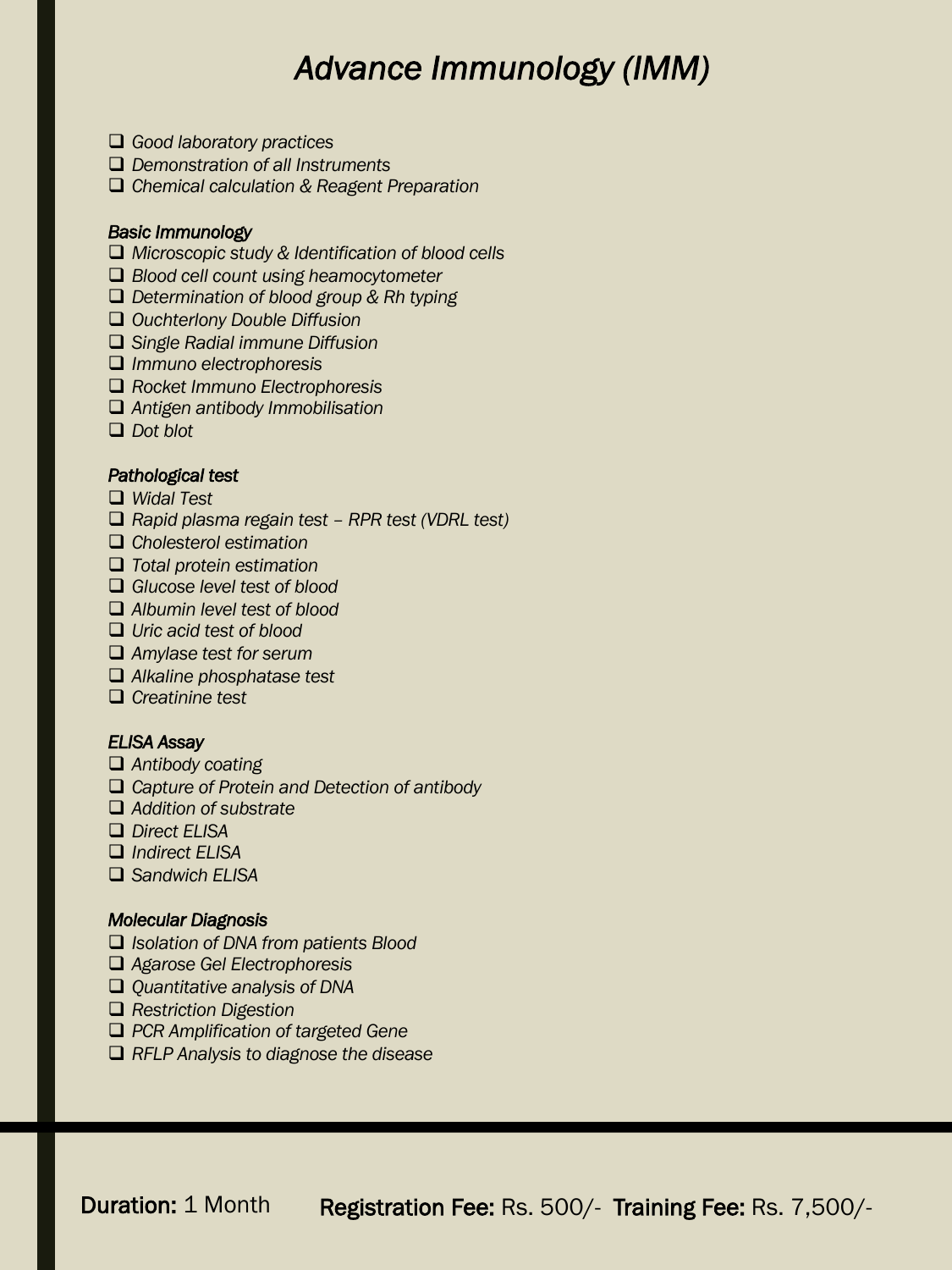## *Advance Bioinformatics (ABI)*

*Basic Bioinformatics*

- q *Introduction to Bioinformatics & NCBI.*
- □ *Study of various file formats.*
- □ Sequence retrieval from databases.
- □ Alignment of sequences using BLAST.
- **□** Primer designing for a given sequence.

*Comparative tools*

- □ *Pairwise alignment using EMBOSS.*
- □ *Multiple Sequence Alignment using various tools.*
- □ *Phylogeny and Cladogram Analysis.*
- □ *Complete genome comparison.*
- q *Analysis of percentage divergence between species.*
- □ *Phylogenetic tree construction using various software's*

#### *Prediction tools*

- **Q** Gene prediction tools.
- **□** Secondary structure prediction tool.
- □ *Ligand property prediction tool.*
- □ *Toxicity and ADME properties prediction tool.*
- □ ORF finding tool.
- □ *Prediction of potential cleavage sites by ExPasy web tool.*

#### *Drug Designing approach*

- □ Active site prediction of target protein.
- □ Retrieval of small Molecules from zinc Database/Pubchem
- q *Drug linkliness of compound*
- □ Screening of ligands on basis of Lipinski rule of 5
- □ Inter conversion of various file Conversion using software
- □ Homology modeling for structure of unknown proteins

#### *Docking of Protein and ligand*

- q *Protein preparation and docking in Autodock Vina*
- **□** *Docking on HEX server*
- □ *Docking on PyRex*
- q *Poses analysis using PyMol*
- □ *Interaction of Protein-ligand residues in the active site*

#### *Requirements:*

*Laptop is a must for this training.*

*Link for Software will either be shared with you or you will have to download the software during training. We will let you know that in advance.*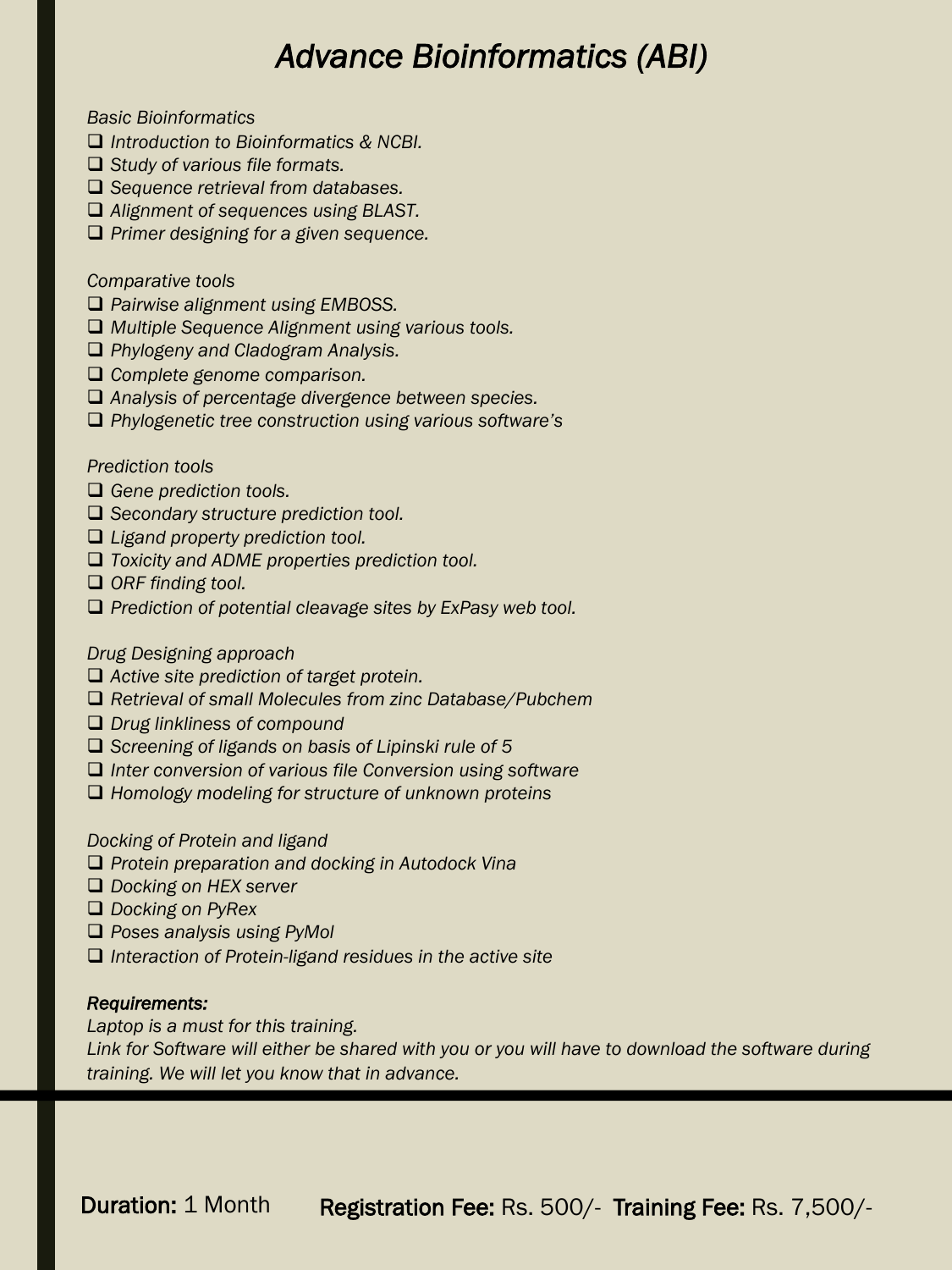## 15 DAYS TRAINING MODULES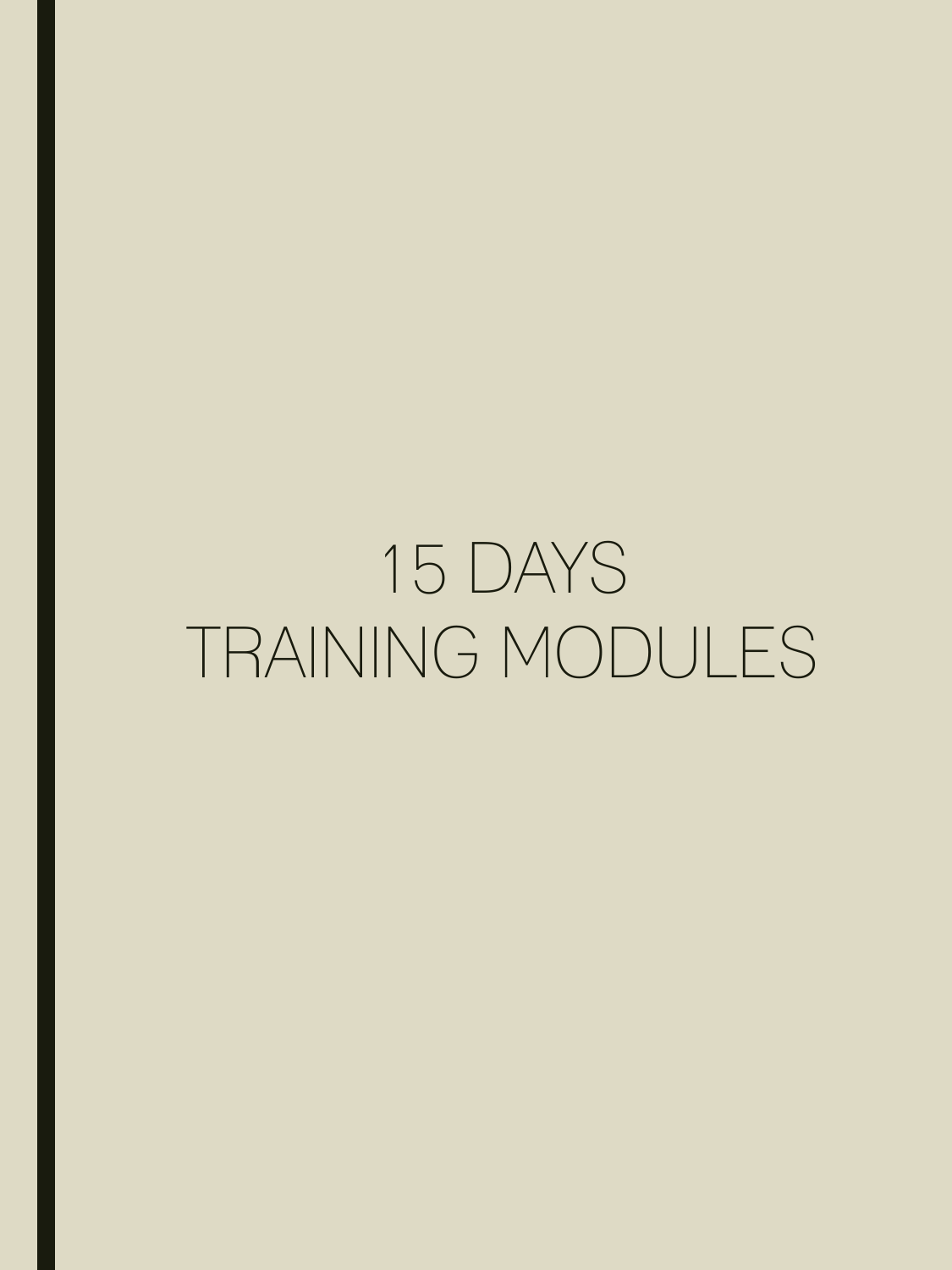## *Basic Biotechnology (BBT)*

- **□** Good laboratory practices
- q *Demonstration of all Instruments*
- **□** Chemical calculation & Reagent Preparation
- q *Media Preparation & Sterilization*
- q *Serial Dilution*
- □ *Spread Plate Method*
- □ *Streak Plate Method*
- **□ Culture Broth Preparation**
- q *Growth Kinetics of Microbes*
- q *Grams staining*
- q *Antibiotic sensitivity test*
- q *DNA isolation from bacteria*
- q *Agarose Gel Electrophoresis*
- □ *DNA isolation from plant leaves*
- q *Formaldehyde Gel Electrophoresis*
- □ *Quantification of genomic DNA &RNA*
- q *PCR Amplification & its Electrophoresis*
- □ *Isolation of Protein from different sources*
- □ Protein estimation by Lowry's Method
- □ Separation of amino acids by Thin Layer Chromatography
- **Q** Precipitation of enzyme
- □ *Estimation by Bradford's method*
- □ Separation of compounds by Paper Chromatography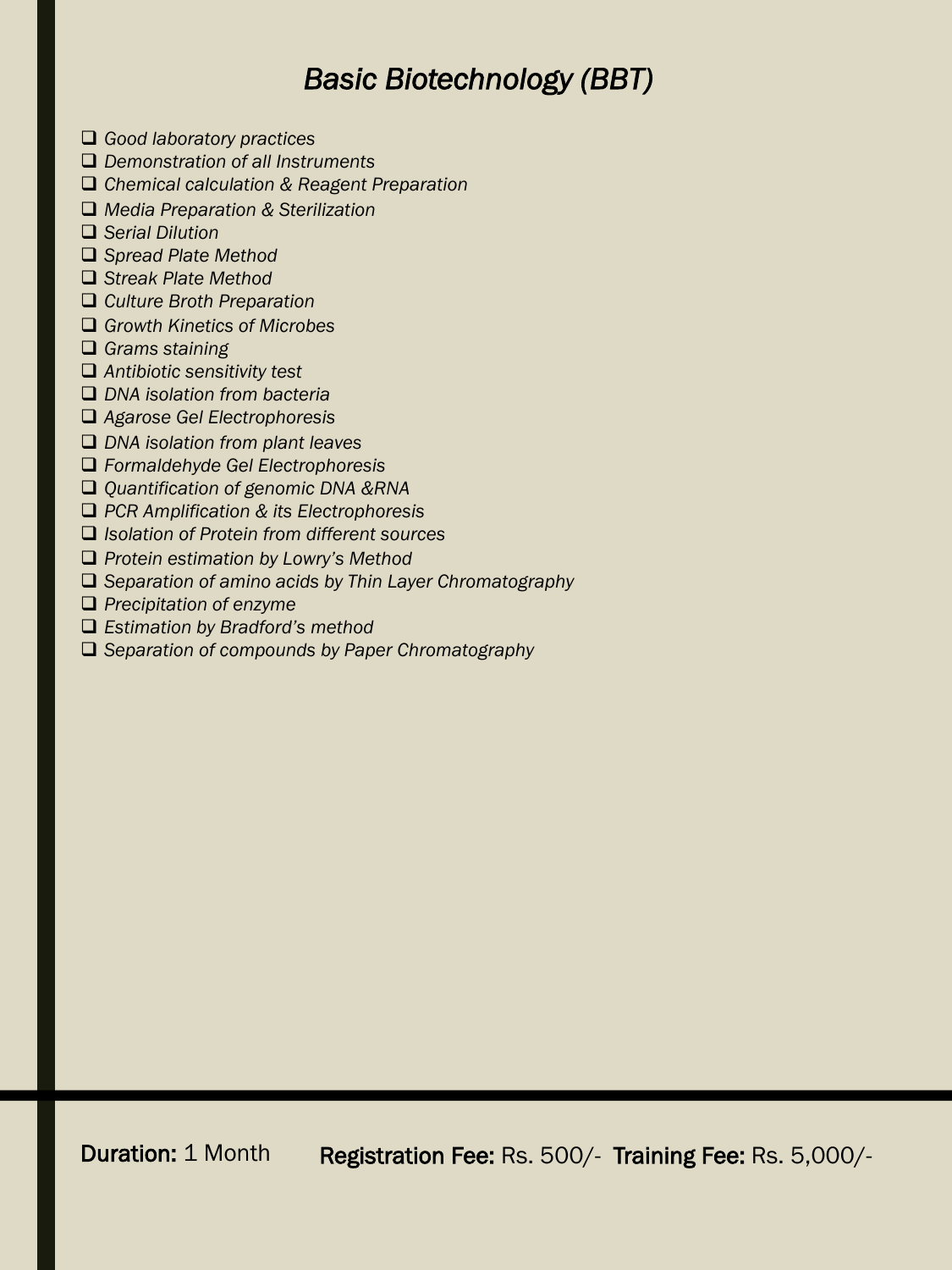### *Basic Microbiology (BMC)*

- q *Good laboratory practices*
- q *Demonstration of all Instruments*
- □ Chemical calculation & Reagent Preparation
- q *Media Preparation & Sterilization*
- □ *Pour Plate Method*
- q *Serial Dilution*
- q *Spread & Streak Plate Method*
- □ Culture Broth Preparation & Growth Kinetics of Microbes
- q *Total Plate Count*
- q *Grams staining*
- q *Acid Fast staining*
- q *Indole Test*
- q *Methyl Red Test*
- q *Voges Proskauer Test*
- q *Citrate utilization Test*
- q *Catalase Test*
- q *Antibiotic sensitivity test*
- q *Antifungal Test*
- □ *Minimum Inhibitory concentration (MIC)*
- q *Minimum Bactericidal concentration (MBC)*
- □ *Minimum Fungicidal Test (MFC)*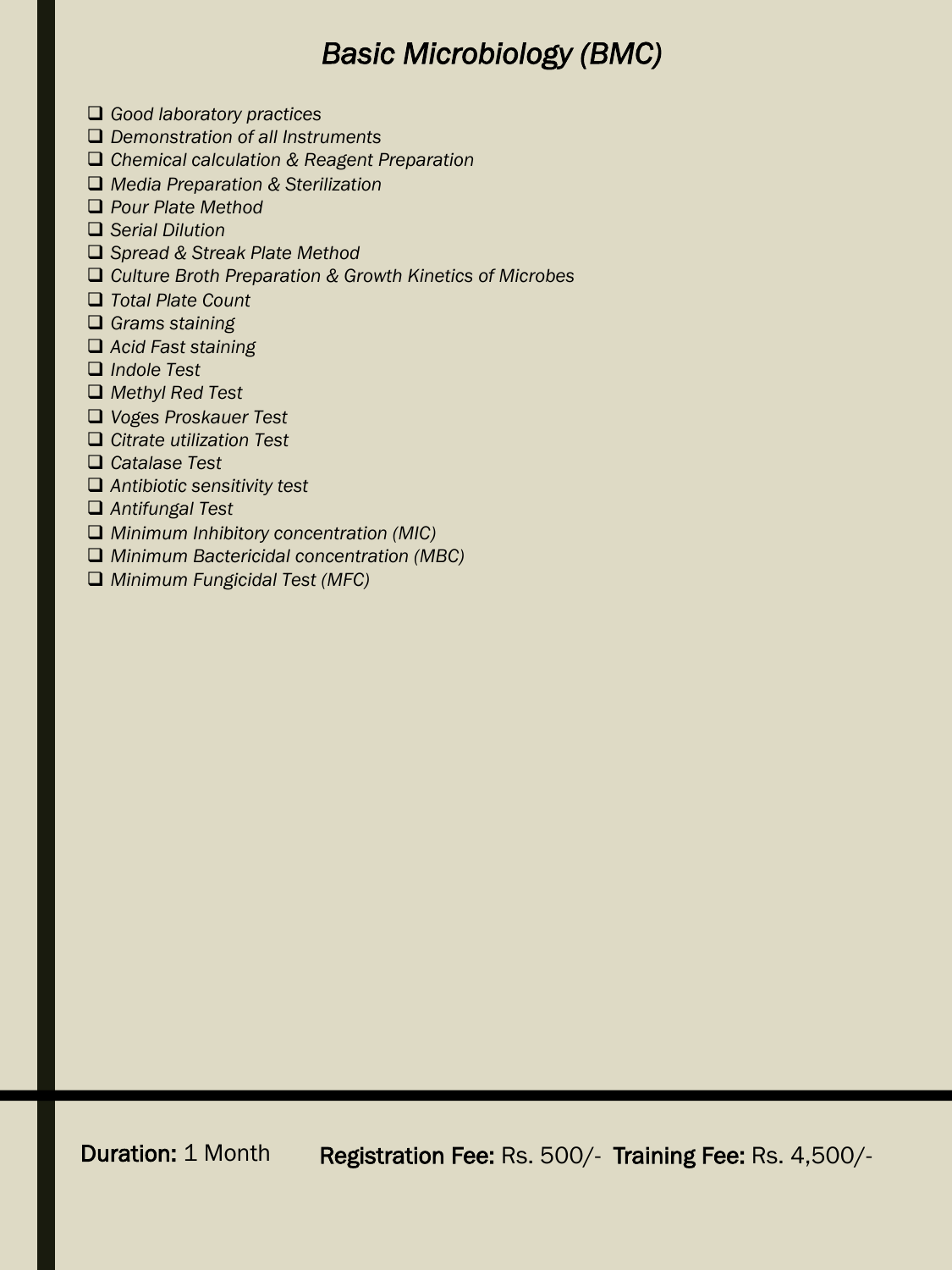## *Basic Biochemistry (BBC)*

- q *Good laboratory practices*
- q *Demonstration of all Instruments*
- □ Chemical calculation & Reagent Preparation
- q *Protein Extraction*
- □ *Partial purification by Column Chromatography*
- □ *DNA Extraction*
- q *Agarose Gel Electrophoresis*
- □ *Extraction of RNA*
- q *Formaldehyde Gel Electrophoresis.*
- □ *Extraction of Fat*
- □ *Extraction of Carbohydrate*
- q *Extraction Soxhlet method*
- q *Protein Estimation by Lowery Method*
- q *Carbohydrate Estimate by DNS/Anthron Method*
- q *Fat Estimation by Soxhlet Apparatus*
- q *Estimation of Nucleotide by UV – Vis Spectrophotometer*
- q *Estimation of Cholesterol*
- □ Separation of amino acids by Thin Layer Chromatography
- □ Separation of compounds by Paper Chromatography
- q *Set up of SDS PAGE*
- □ *Staining, de-staining & Analysis of SDS Page*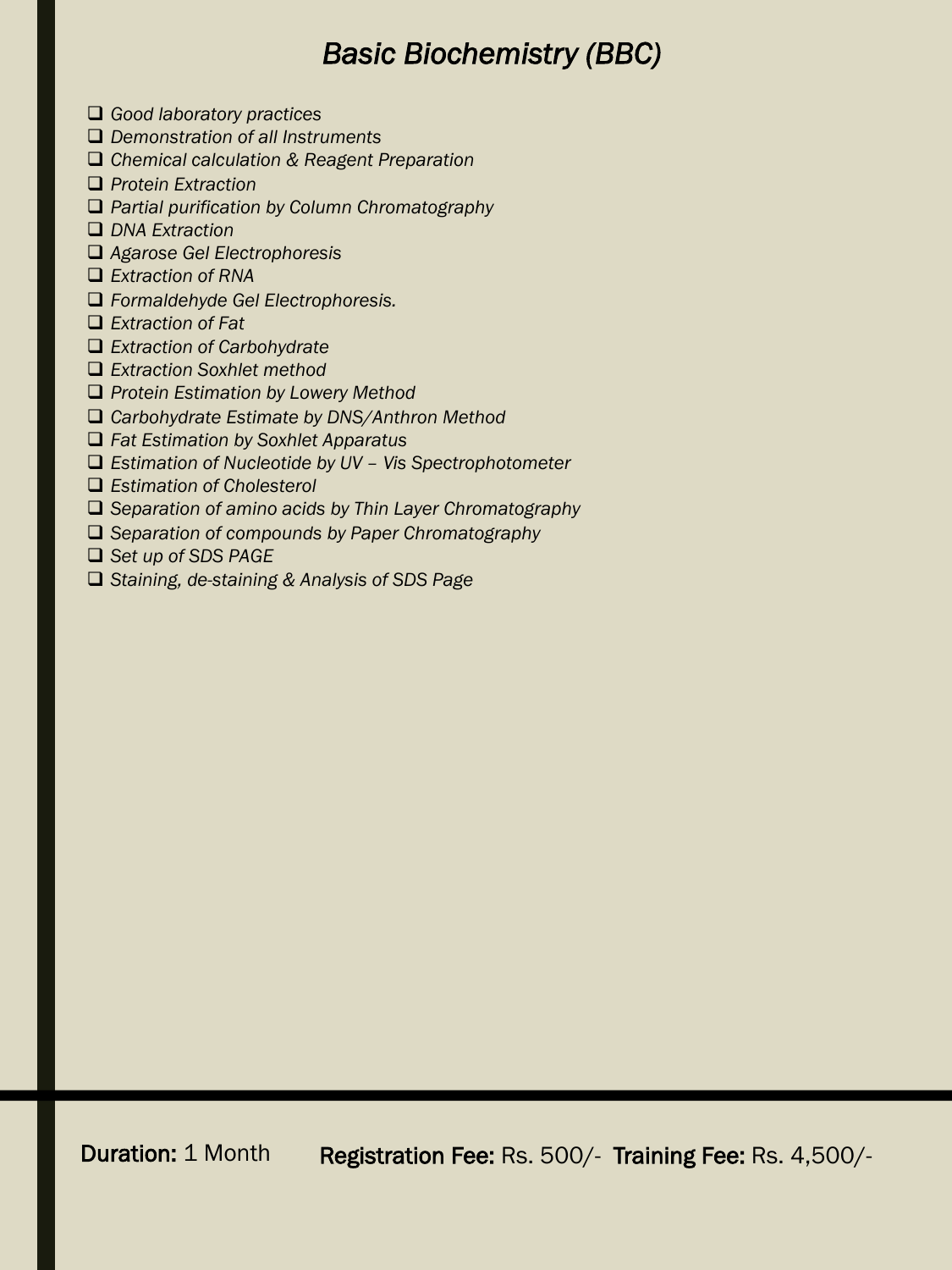### *Basic Molecular Biology (BMO)*

- q *Good laboratory practices*
- q *Demonstration of all Instruments*
- q *Chemical calculation & Reagent Preparation*
- q *DNA isolation from bacteria*
- q *Agarose Gel Electrophoresis*
- q *Plasmid DNA isolation & Electrophoresis*
- q *DNA isolation from plant leaves & Electrophoresis*
- q *Estimation of Nucleotide by UV – Vis Spectrophotometer*
- □ RNA *Isolation from Plant*
- q *Formaldehyde Gel Electrophoresis*
- q *Selection of Gene of Interest*
- **Q** *Primer Designing*
- □ *Preparation of Master mix*
- q *Amplification of Target Gene by PCR*
- q *Analysis of PCR product on Agarose Gel Electrophoresis*
- □ Genomic DNA Isolation from Blood
- □ Restriction Digestion for RFLP and Agarose Gel Electrophoresis
- □ Result Interpretation of RFLP and their Application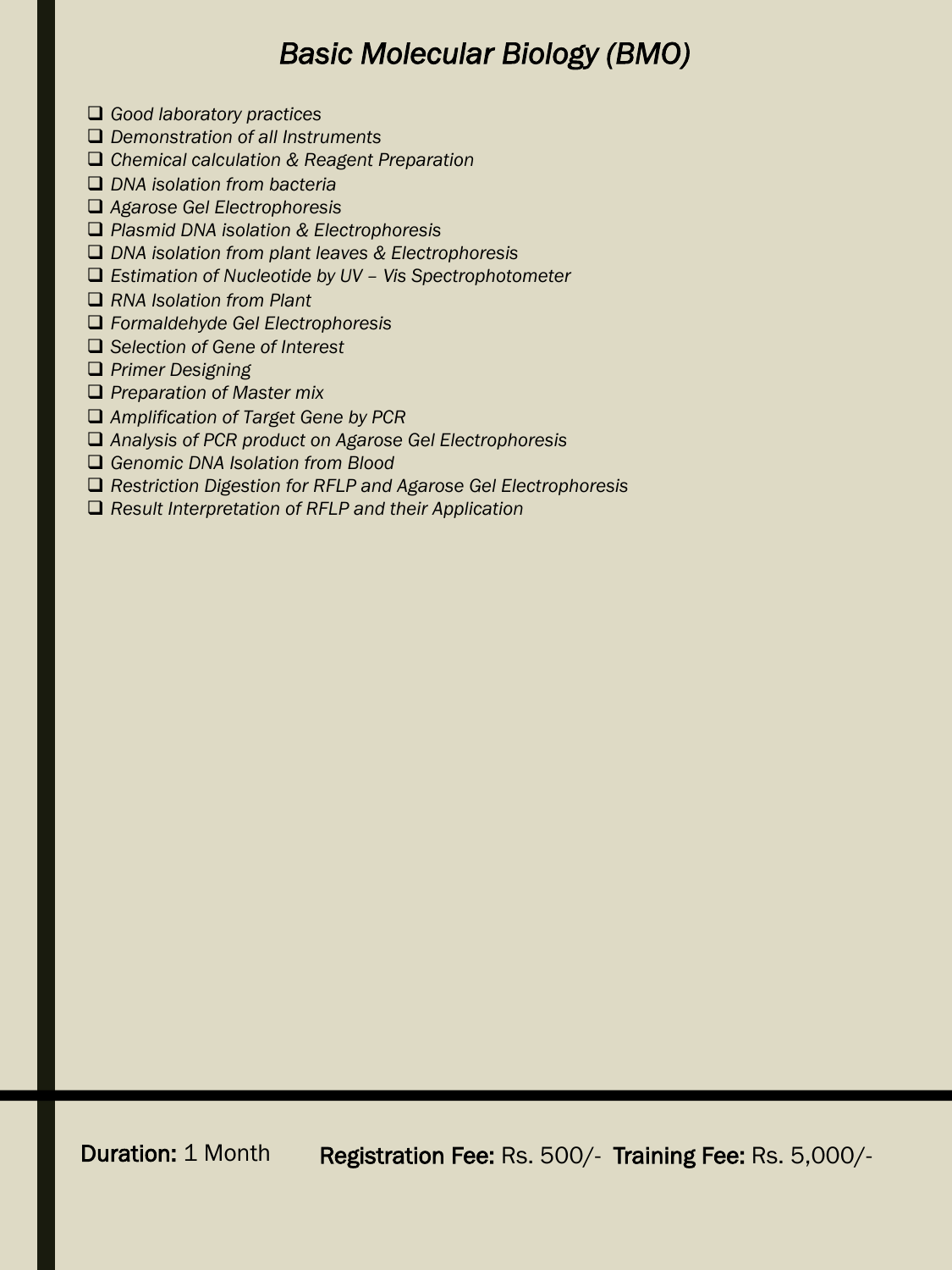## *Gene cloning by CRISPR*

- **□** Good laboratory practices
- □ *Demonstration of all Instruments*
- **□** Chemical calculation & Reagent Preparation
- □ Selection of gene from database
- □ *Designing of spacer sequence by E-CRISPR tool*
- □ Construction of crRNA-Cas9 plasmid (Digestion)
- □ Construction of crRNA-Cas9 plasmid (Ligation)
- q *Preparation of competent cells of E. coli DH5-α*
- q *Transformation of E. coli DH5-α*
- q *Screening of Transformants*
- □ Plasmid DNA Isolation from E. coli DH5 Alpha
- q *Agarose Gel Electrophoresis of Isolated plasmid*
- **□** Competent Cell preparation
- □ *Transformation of S. Cerevisiae with crRNA-Cas9 Plasmid*
- □ Screening on media for selection of Transformants
- **□ Genomic DNA isolation from positive clones**
- q *Interpretation of gene deletion by PCR amplification*
- □ Observation of result on Agarose Gel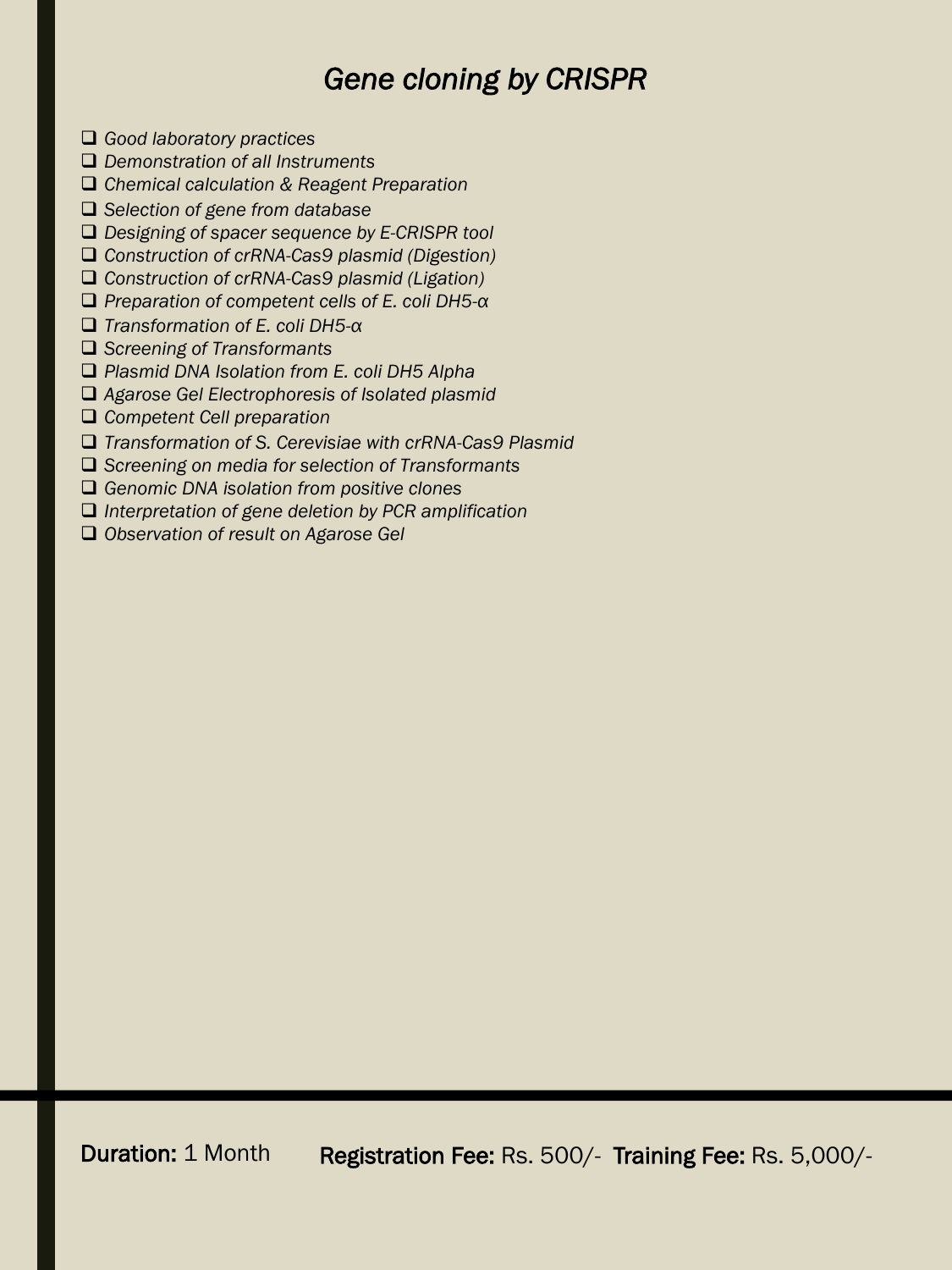## *Basic Food Technology (BFT)*

- q *Good laboratory practices*
- q *Demonstration of all Instruments*
- □ Chemical calculation & Reagent Preparation
- □ Moisture Content
- □ *Fat Content determination (Soxhlet method)*
- q *Carbohydrate (Anthrone method)*
- q *Mineral*
- q *Protein by Khjeldahl Method*
- □ *Sugar*
- $\Box$  *pH*
- □ Salt
- q *Total Aerobic Plate Count*
- □ Anaerobic Mesophilic Count
- q *Total Coliform Bacteria (Thermotolerant)*
- q *Total Yeast and Mould Count*
- q *E. coli O157:H7 (Presence / Absence)*
- q *Adulteration of Urea in dairy products*
- q *Test for chicory in coffee (Selinwanoff test)*
- q *Test for lie tea*
- q *Test for artificial coloration of tea*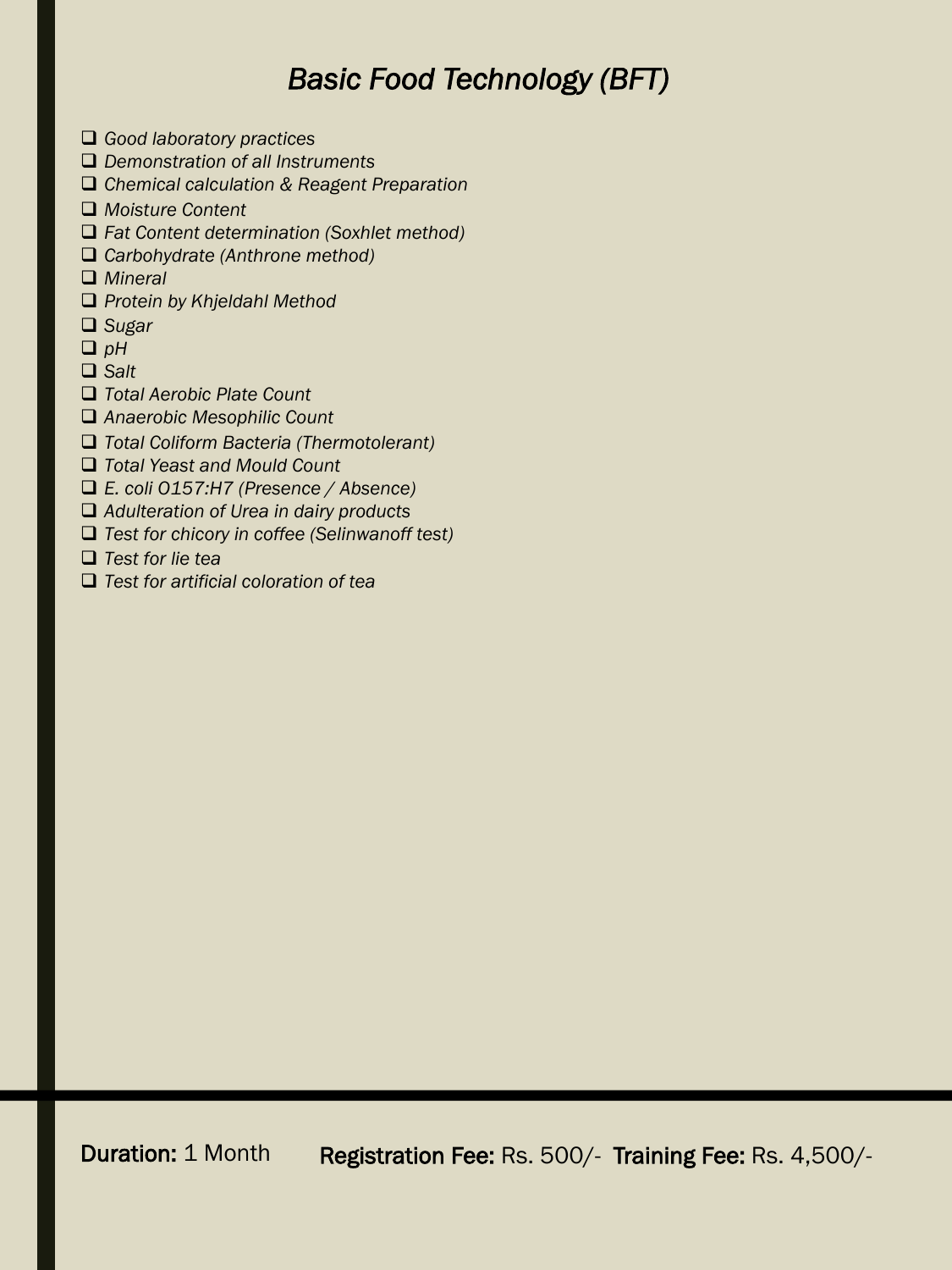## *Basic Immunology (BIM)*

- q *Good laboratory practices*
- □ *Demonstration of all Instruments*
- q *Chemical calculation & Reagent Preparation*
- □ *Microscopic study & Identification of blood cells*
- □ *Blood cell count using heamocytometer*
- □ *Determination of blood group & Rh typing*
- q *Ouchterlony Double Diffusion*
- q *Single Radial immune Diffusion*
- q *Immuno electrophoresis*
- q *Rocket Immuno Electrophoresis*
- q *Antigen antibody Immobilization*
- q *Dot blot*
- q *Widal Test*
- q *Rapid plasma regain test – RPR test (VDRL test)*
- q *Cholesterol estimation*
- q *Total protein estimation*
- q *Glucose level test of blood*
- □ Albumin level test of blood
- □ Antibody coating
- □ *Capture of Protein and Detection of antibody*
- □ Addition of substrate and analysis by ELISA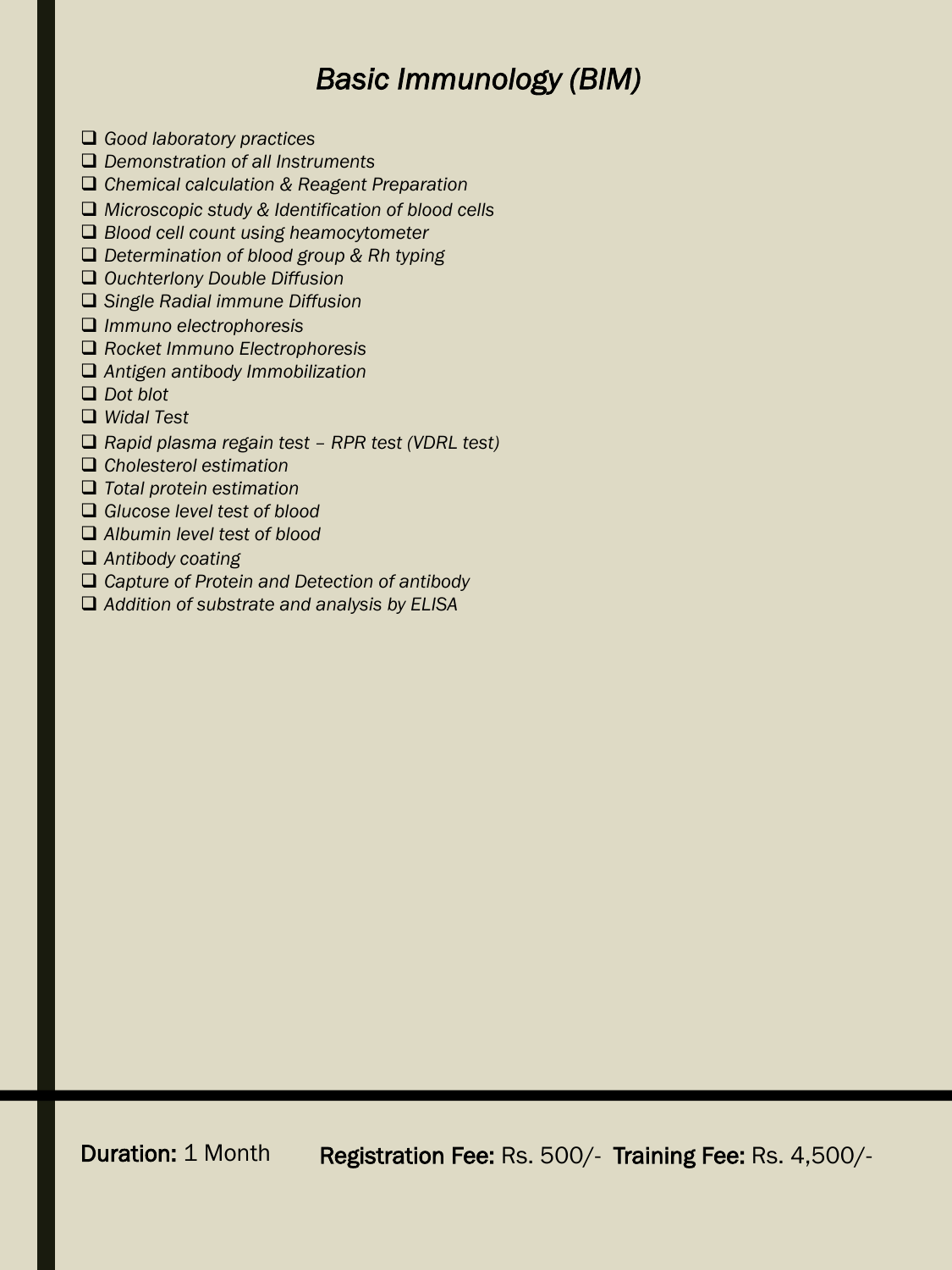## *Basic Bioinformatics (ABI)*

- **□** *Introduction to Bioinformatics & NCBI*
- □ *Study of various file formats*
- q *Sequence retrieval from databases*
- □ Alignment of sequences using BLAST
- **□** Primer designing for a given sequence
- □ *Pairwise alignment using EMBOSS*
- □ *Multiple Sequence Alignment using various tools*
- q *Phylogeny and Cladogram Analysis*
- **□ Complete genome comparison**
- □ Analysis of percentage divergence between species
- □ Phylogenetic tree construction using various software's
- □ Gene prediction tools
- **□** Secondary structure prediction tool
- □ *Ligand property prediction tool*
- □ *Toxicity and ADME properties prediction tool*
- q *ORF finding tool*
- □ Prediction of potential cleavage sites by ExPasy web tool
- □ Active site prediction of target protein.
- □ Retrieval of small Molecules from zinc Database/Pubchem
- **□** *Drug linkliness of compound*